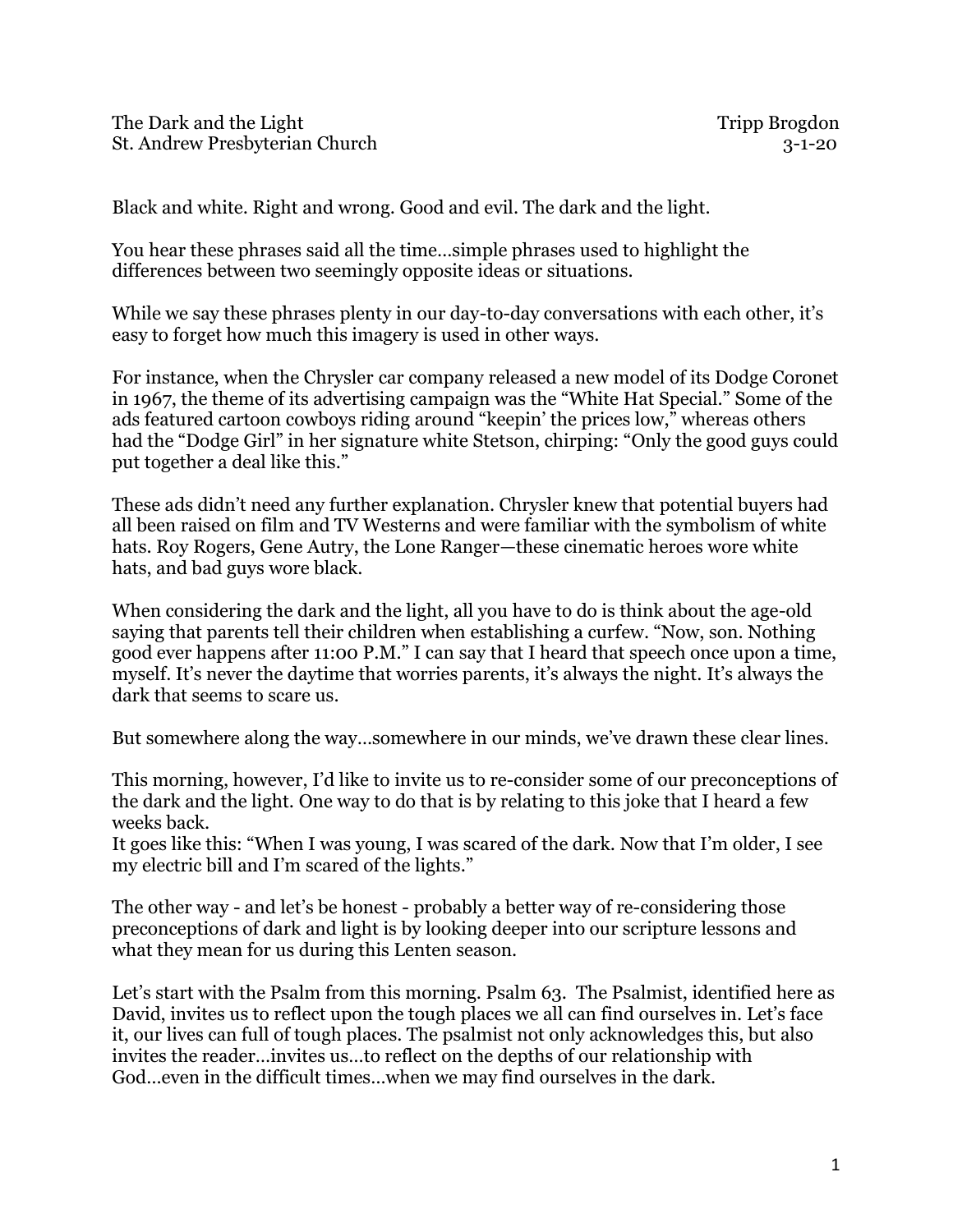"O God, you are my God, I seek you, my soul thirsts for you; my flesh faints for you, as in a dry and weary land where there is no water. So I have looked upon you in the sanctuary, beholding your power and glory.

Because your steadfast love is better than life, my lips will praise you. So I will bless you as long as I live; I will lift up my hands and call on your name.

My soul is satisfied as with a rich feast, and my mouth praises you with joyful lips when I think of you on my bed, and meditate on you in the watches of the night; for you have been my help, and in the shadow of your wings I sing for joy. My soul clings to you; your right hand upholds me."

When does the psalmist meditate on God? In the watches of the night. And where does the psalmist sing for joy? In the shadow of God's wings. At night and in the shadows. In the dark.

This, to me, is what makes this text fascinating as we gather here today on this third week of the season of Lent. This particular time in the life of the church is not an easy one by any stretch. After all, we are invited during Lent to follow Jesus on his journey to Jerusalem…and to the cross.

And really the toughest part for us during Lent can be that we know how this story will ultimately end. It is, of course, Easter morning…Jesus' resurrection. But we are not there yet. We have not decorated our churches with bright white vestments…there are no trumpets….no Easter lilies. Not yet. One might say the dark shadow of the cross still hangs over Jesus' head…and ours.

So we reluctantly join in the journey with Jesus to the cross, as dark as that may seem. But this is a time for darkness after all. In fact, it is a season in which some churches like us begin on Ash Wednesday by asking us to consider our own mortality by the imposition of ashes. I'll never forget the anguish I felt the first time a pastor made the cross on my forehead and said the words, "Remember that you are dust, and to dust you shall return." And really I'll never forget putting the cross on your foreheads this past Wednesday.

But if putting ashes on our foreheads isn't enough, many of us deprive ourselves of things that we enjoy every other day of the year.

You may be like me when you ask yourself during Lent, "Can't it just be Easter morning already?"

The more I've considered that question this week, the more I've been wondering if I've got it wrong.

What if there is something to this period of relative darkness? What if something good can come from it?

What if, like our Psalmist, something remarkable can happen in the dark.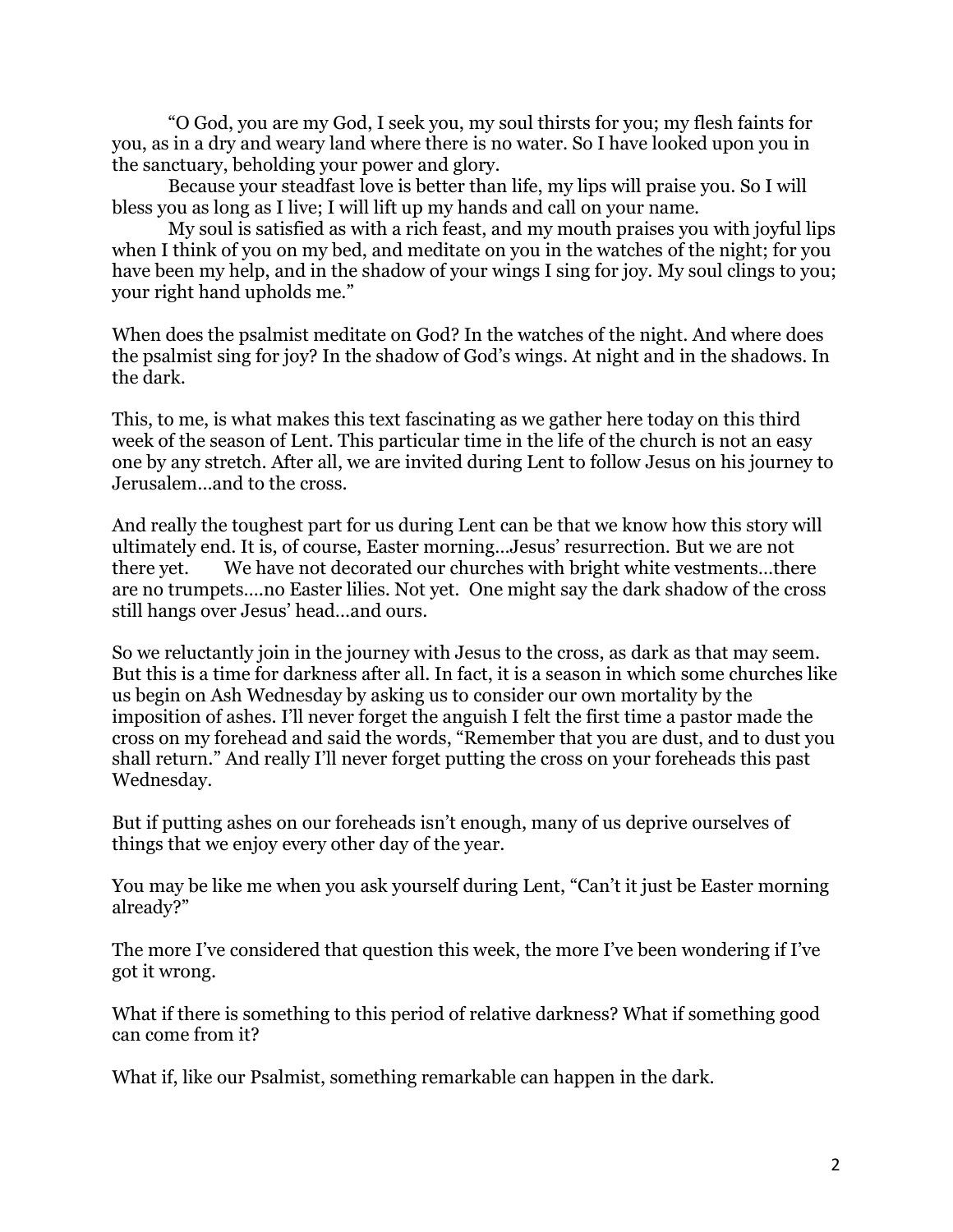I once read a story of a remarkable true story from World War I on Christmas of 1914. German troops were marching towards Paris when they were met with staunch opposition of both French and British troops. The conflict on the Western front turned into trench warfare, which would drag on for months without either side gaining any ground. It was a gruesome stalemate, with poor sanitation in the trenches and the constant death taking place in "No Man's Land" between the two opposing forces.

And as weeks stretched into months, the soldiers became increasingly familiar with their counterparts in the opposite trenches. Over time, cooperation became more common. This began with efforts to retrieve bodies for proper burial. After darkness fell, soldiers would venture out to retrieve their fallen comrades.

And often, enemy troops would deliberately hold their fire. Every day after dusk, food would be brought up to the troops on either side of the front. And in many places the cease-fire would be extended to these mealtimes. After crouching in their trenches for hours, soldiers on both sides appreciated the opportunity to relax while they ate dinner.

These sporadic ceasefires laid the groundwork for what would be known as the Christmas Truce. In one version of the story, the truce began when a group of German soldiers began singing a familiar Christmas carol, only to have soldiers on the British side respond with their own rendition of the same tune…"Silent Night."

A few troops emerged from their trenches into the no-man's land in between. When they weren't gunned down, others followed. The men reportedly sang more carols, shook hands, and exchanged gifts.

It was in the darkness that the opposing sides were able to go collect their fallen. It was in the darkness they could relax for a meal. It was in the darkness that someone dared sing beauty into it with "Silent Night."

Something remarkable happened. And it happened in the dark.

With that in mind, let's revisit our Gospel Lesson from Matthew.

In chapter 4, Jesus has not yet begun his public ministry, but we as modern readers and hearers know where his path will take him...to a journey towards his eventual crucifixion and death. Jesus knows he will die, but he also knows that there is still work to be done in the meantime…work that is full of healing and teaching and deliverance for all those he comes into contact with.

But instead of focusing on his eventual end, our text shows us Jesus in the wilderness…being tempted by the devil.

Jesus is tempted in three distinct ways: he is told by the devil to provide for himself, to not trust God's provision, and to let the devil provide for him instead.